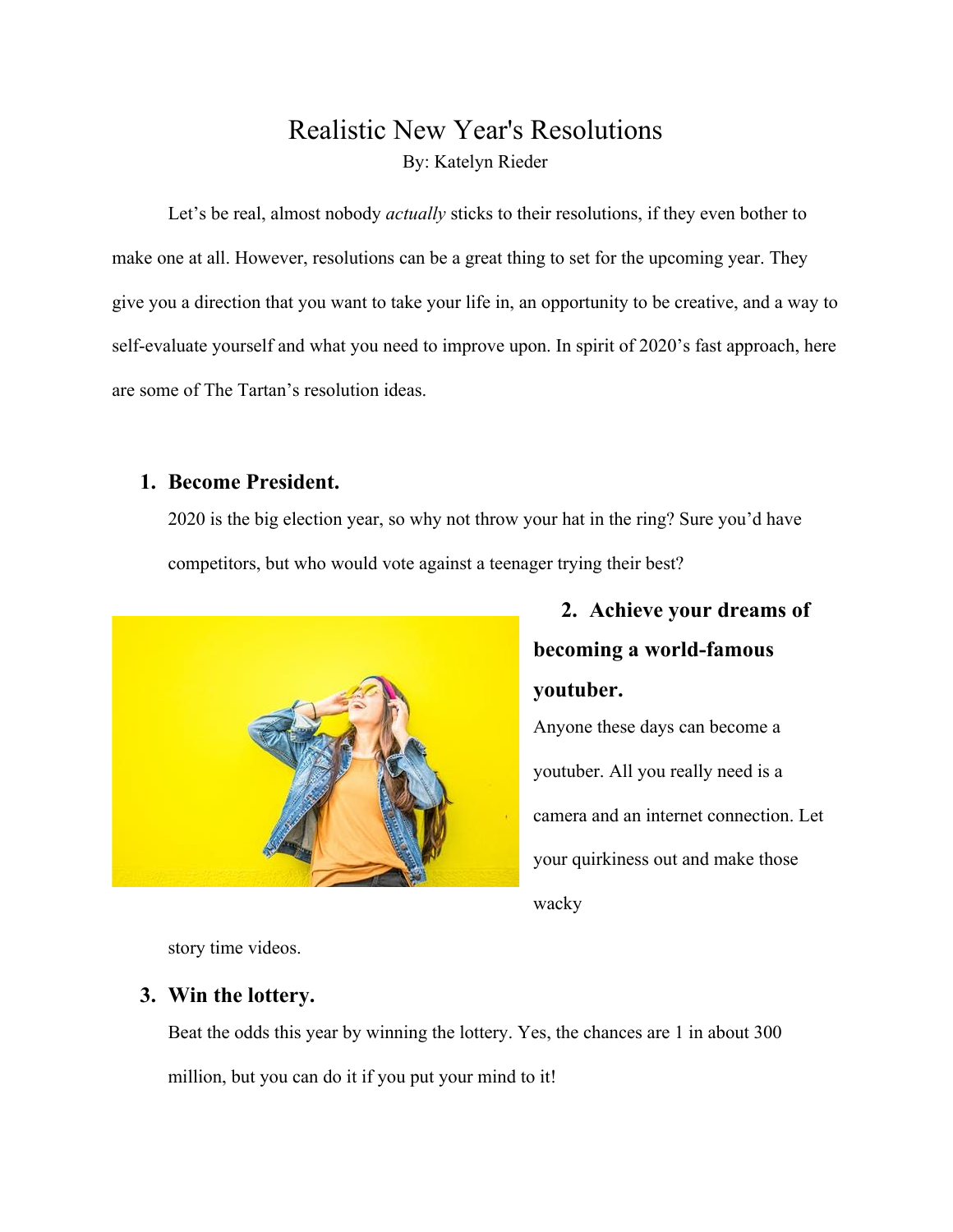#### **4. Find out what's in Area 51.**

The government is definitely hiding something in Area 51. Even with our failed attempt, It's still up to us to find out what's in there. Grab your close friends and get ready to see those aliens!

#### **5. Learn how to speak every language.**

There's only about six thousand languages spoken on our planet. Surely, you can accomplish while also balancing work, school, and other hobbies. Who wouldn't want to

know how to speak to anyone you come across this year?

## **6. Travel the world. Literally the whole world.**

The best way to get some good ole' life experiences is to see just how diverse this planet is. If you follow the resolution before, this will also help you to not only visit, but understand every country you come across.



#### **7. Save the Earth.**

Be the Greta Thunberg of Oak Hills by not only becoming an activist, but actually saving the earth. If you put your mind to it, you can do anything!